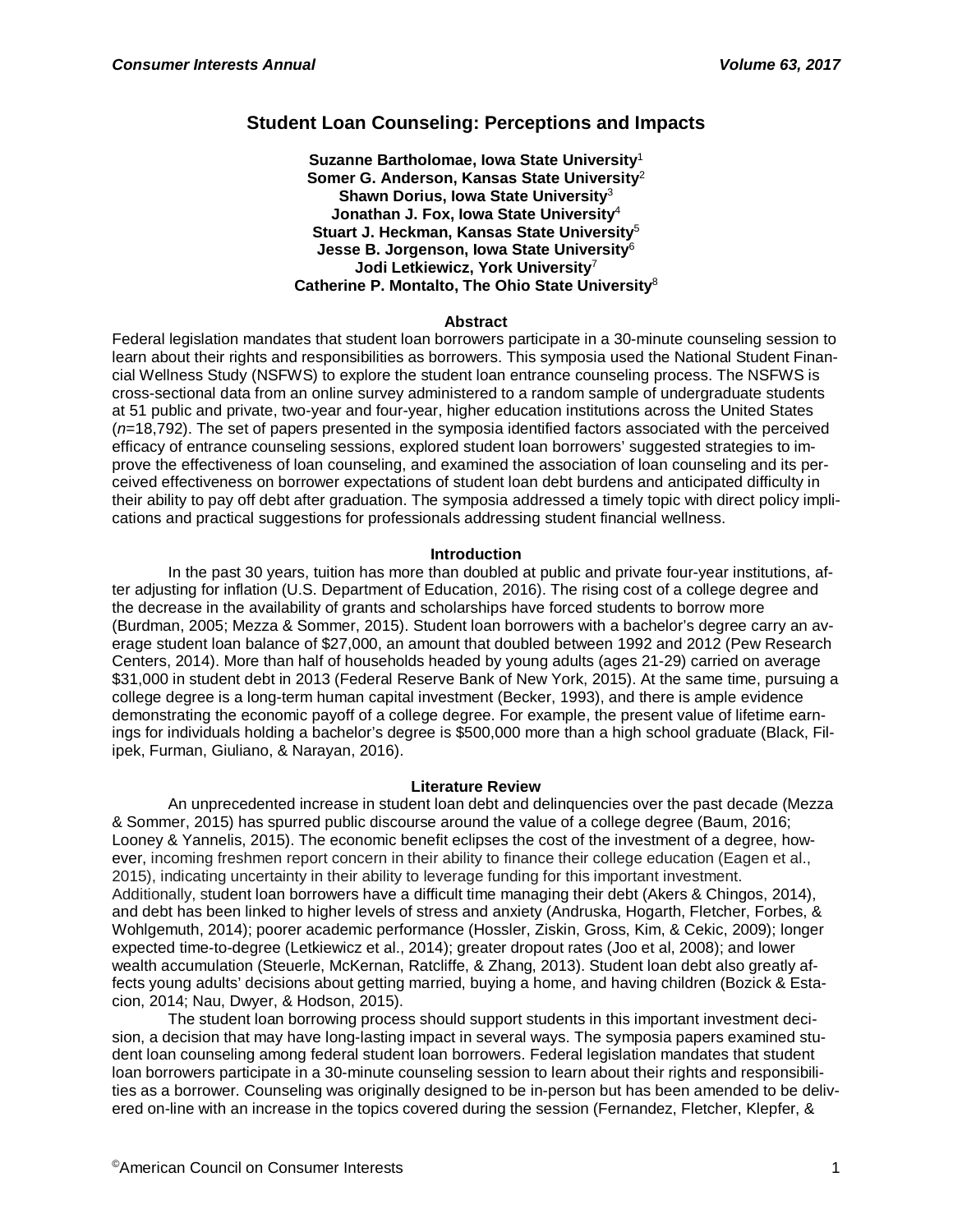Webster, 2016, p. 2). An estimated 70% of entrance counseling is through an online module from the Department of Education (DOE), with the remainder of entrance counseling completed at the higher education institution (Steele & Anderson, 2016). The DOE's online entrance counseling module covers basic federal student loan information such as capitalized interest and the types of loans available as well as budgeting, repayment and default avoidance. Little research has been done on the outcomes and effectiveness of student loan counseling or the methods and materials used for delivery. In one national study on student loan counseling, borrowers describe the loan counseling session as "tedious, cumbersome, and generally unhelpful" (Fernandez et al., 2016, p. 2). Four in ten high debt student loan borrowers couldn't remember ever being counseled (Whitsett & O'Sullivan, 2012).

This one-size-fits-all approach to delivering student loan counseling is problematic. The set of papers presented in the symposia identified factors associated with the perceptions and impacts of student loan counseling. The symposia papers utilize the same national data of college students to explore the perceived efficacy of entrance counseling sessions, student loan borrowers suggested strategies to improve the effectiveness of loan counseling, and the association of loan counseling and its perceived effectiveness on borrower expectations of student loan debt burdens and anticipated difficulty in their ability to pay off debt after graduation. The symposia addressed a timely topic with implications for practice and policy.

#### **Methods**

The papers presented in the symposia utilized data from a national survey of college students examining the financial attitudes, practices, and knowledge of students from institutions of higher learning across the United States. The National Student Financial Wellness Study (NSFWS) is cross-sectional data from an online survey administered to a random sample of undergraduate students at 51 public and private, two-year and four-year, higher education institutions across the United States (National Descriptive Study, 2014). The NSFWS was developed and administered by The Ohio State University in collaboration with co-investigators from Cuyahoga Community College, DePaul University, Iowa State University, Oberlin College, Ohio University, and Santa Fe College. The NSFWS was administered during November 2014, with three schools launching the survey in January 2015. Survey completion took 10-20 minutes, on average. There were 163,714 students recruited for the study; 18,792 students responded for a 11.5% response rate. The response rates ranged by institutions, from 4.0% to 25.7%.The survey development was guided by these questions: a) *how are financial attitudes (including stress), financial behavior, and financial knowledge related to academic success, decisions to borrow, and career selection?,* b) *how is student loan debt related to the issues of student financial stress, enrollment success, decisions to borrow, career selection, investment in education?*, and c) *what factors (e.g. self-efficacy, financial knowledge, ability to repay, financial behaviors, family socioeconomic status, seeking financial advice) moderate the relationships outlined in the previous questions?*. The NSFWS provides a diverse sample of undergraduate students which enables generalizability of results.

Each paper utilized a set of questions about the student loan counseling experience. The first 'yes' or 'no' question asked students if they remembered completing counseling. Of the 18,792 student respondents, 10,293 answered this question. Among those who answered, 6975 (68%) remembered completing counseling. Only students who remembered counseling (*n*= 6975) answered 'yes', 'no' or 'somewhat' to these four questions: was counseling helpful; did counseling help you decide how much to borrow; did counseling help you understand the general terms of your loan; and did counseling help you understand your different repayment options. For each question, the greatest proportion answered as follows: was counseling helpful? Somewhat (57%); did counseling help you decide how much to borrow? No (48%); did counseling help you understand the general terms of loan? Yes (50%); did counseling help you understand repayment options? Somewhat (41%) and Yes (42%). Students were then invited to answer the question "What suggestions do you have, if any, for improving the student loan entrance counseling?" Almost 1,200 students provided suggestions about improving the student loan entrance counseling. Each symposium paper integrates one or more of these counseling questions into its research question and restricts the study sample based on its particular model and analyses. The methodological approach and results of each paper is presented independently in the subsequent four sections.

#### **Results Who Remembers and Benefits from Student Loan Counseling?**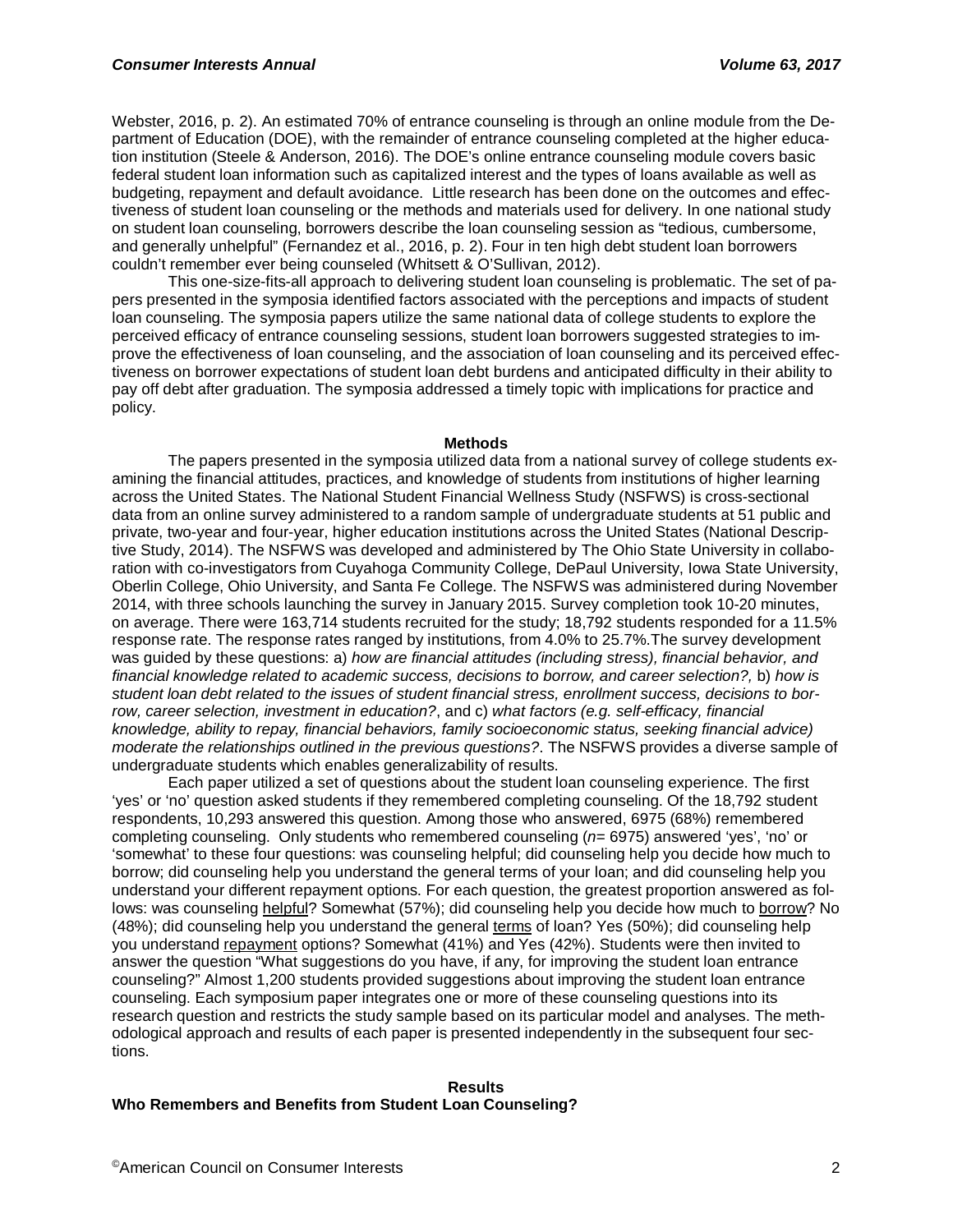The first study seeks to identify protective and risk factors of student loan borrowers based on the perceived efficacy of entrance counseling. The study restricted the NSFWS sample to federal student loan borrowers (*n*=9331). Of borrowers who remembered completing counseling, borrowers answered 'yes', 'no' or 'somewhat' to 1) was it helpful?; 2) did it help you decide how much to borrow?; 3) did it help you understand the general terms of your loan?; and 4) did it help you understand your different repayment options?.

Logistic regressions were estimated to help provide insights into who benefits from entrance counseling, where 1 indicates the borrower agreed that the counseling was helpful and 0 indicates the borrower answered 'no' or 'somewhat' to the previous questions. Characteristics of the borrowers included in the models were: *individual* (e.g., race/ethnicity, gender, rank, grade point average, major, first generation student, and whether the student attended a private or public institution), *family background*, (parent education, financial dependence, five parent socialization items, and six childhood financial socialization practices), *attitudes towards a degree* (tuition is a good investment, importance of completing degree with no debt, on time or as soon as possible, being prepared for the job market) and *financial education, knowledge and decision making skills* (a cumulative dosage of financial education, number of correct responses on a five question knowledge test, and decision-making enlisted when borrowing).

The borrower sample was 70% female, 51% white, 23% had low GPAs, 89% from public institutions, and half were first generation students. Of the 71% of borrowers who remembered counseling, 16% found it helpful, 12% reported it helped them decide how much to borrow, 35% reported it helped them understand the terms of their loan, and 30% helped them understand the different repayment options. Of student characteristics, Black, females, and first year students had a greater likelihood of remembering counseling, finding counseling helpful in general, and finding counseling helpful in understanding how much to borrow, loans terms and repayment options.

Among family background characteristics, across all models, financially dependent students were less likely to benefit from counseling whereas borrowers whose parents emphasized money management skills were more likely to benefit. Receiving an allowance as a teen was associated with a greater likelihood of finding counseling helpful in general and specific ways. Borrowers who thought tuition was a good investment were more likely to benefit from counseling. Across models, borrowers who had one financial education session or workshop in high school or college were more likely to benefit from counseling. As financial knowledge increased, there was a greater likelihood of remembering the session and the session being helpful to understand loan terms and repayment. The models identified student characteristics that might be help financial educators, families, student affairs professionals, and policy makers assist in the process.

# **Students' Perceptions of How to Improve Student Loan Counseling: A Content Analysis**

The second study explores student loan borrowers' perceived efficacy of student loan counseling and suggested strategies to improve its effectiveness. The NSFWS sample used in this study consisted of federal student loan borrowers (n=9331) who responded to an open-ended question about the loan counseling experience "*What suggestions do you have, if any, for improving the student loan entrance counseling?*" Approximately 12% (n=1180) of borrowers suggested ways to improve the counseling session.

Content analysis of these open-ended responses about counseling provides insight from the student loan borrowers' perspective about how the student loan counseling session can be improved. A team of researchers used an efficient qualitative data method to sort and structure the open-ended question from the web-based survey to arrive at the most salient themes to emerge across the responses (Ose, 2016). Before looking at the unstructured data, quantitative approaches helped guide subsequent work. The first step was to investigate the dominant response patterns of the four student loan counseling questions and get the overall impression of the counseling in terms of helpfulness. Of borrowers who remembered the counseling, they answered 'no' (1), 'somewhat' (2), or 'yes' (3) to questions about the student loan counseling experience--1) was it helpful?; 2) did it help you decide how much to borrow?; 3) did it help you understand the general terms of your loan?; and 4) did it help you understand your different repayment options?. There were over 100 classes (patterns), the most dominant response pattern was: s*omewhat, somewhat, somewhat, somewhat (*2222), with 13% of borrowers fitting this pattern. Another precursor to the qualitative analysis was the estimate of a logistic regression to identify the likelihood of what borrowers left a comment or suggestion for improving the counseling versus no suggestions or com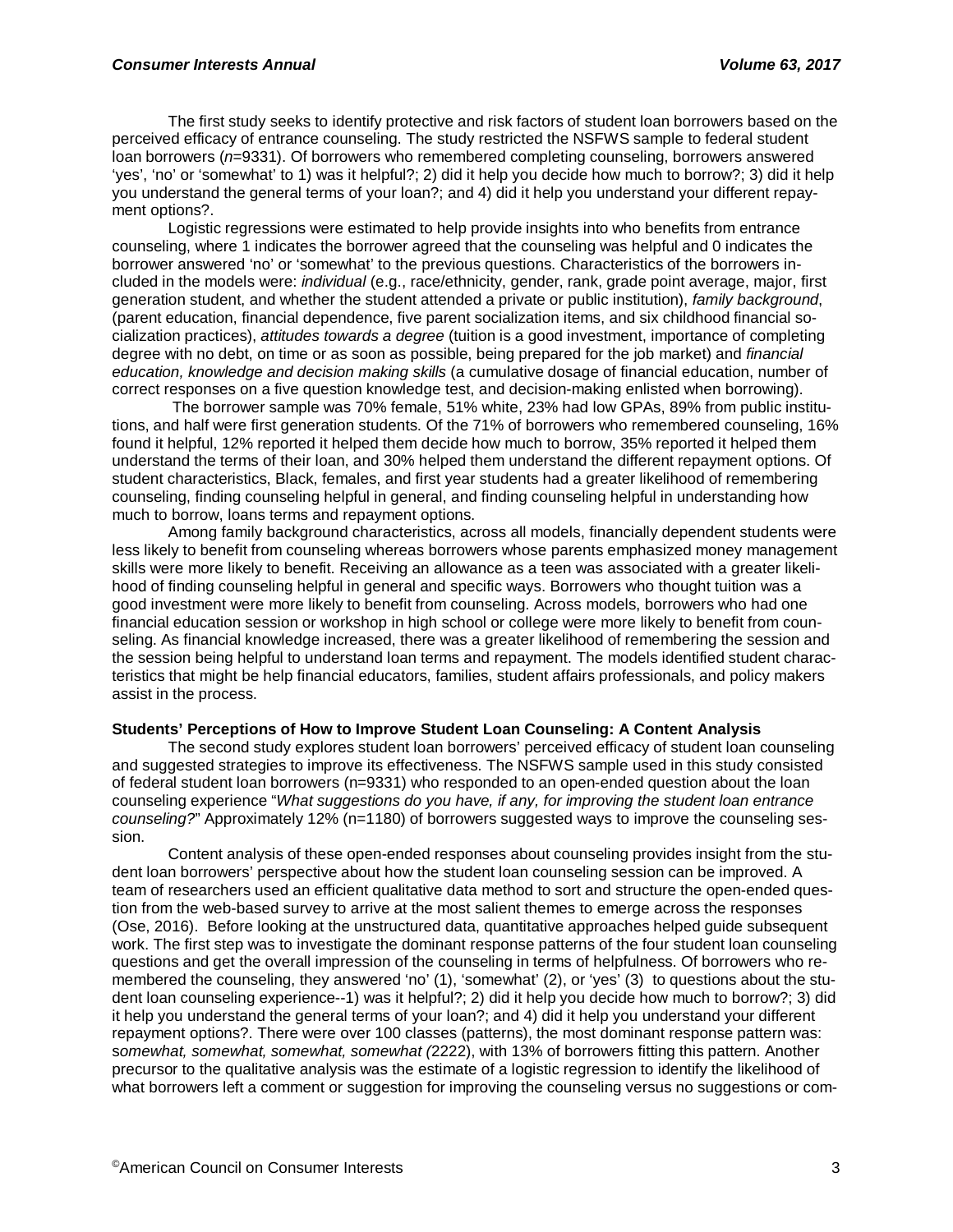ments. The best predictor of a borrower leaving a comment was being dissatisfied with the general helpfulness of the counseling. However, borrowers who found the counseling was somewhat or helpful in understanding how much to borrow and understanding different repayment options were more likely to leave comments, compared to the reference group of borrowers who did not find the counseling helpful.

A strength of open-ended (qualitative, textual) data was that it provides rich affective content that allows for understanding of underlying feelings and emotions associated with the entrance counseling. Students expressed a collective sense of being overwhelmed (counseling is overwhelming, loans are overwhelming, and finances are overwhelming), uncertain (about the process, their decisions, their futures), helpfulness (students provided many comments that were genuinely intent on offering good ideas), and frustration (primarily targeted at lending terms and institutions of higher education).

Several themes emerged from the student's suggestions and comments. The first main theme was about *Communicating Information*, students had distinct ideas about the presentation of the information (clear, simple, plain), borrowers' responses: *"dumb it down" and "Keep it simple but clear.......Now I don't recall much at all about the counseling if any."* A subtheme of *Information* was *Personalization of Information*. Students wanted personalized applicable counseling (e.g., personalized, examples, samples, scenarios). Students expressed "*actually looking at my individual situation instead of generalizing*" and *"Make it a bit more personal, and maybe people will remember it more often"*. Another subtheme of *Information* was the provision of *Payment and Repayments Plan Information* (options, examples, realistic, projections), one suggestion "A chart to show the approx. Payment amount according to the amount borrowed."

Another major theme was *Delivery,* borrowers had several suggestions (live person, interactive, integrating videos) and subthemes of *Delivery* emerged: a) *Live Delivery*, one student said "1-on-1 with an actual person….", b) *Interactive* (e.g., "Make it more memorable and interactive"), c) "*Multiple Sessions*" (e.g., refresher, reminder, repeated, ongoing review), one suggestion "Make students meet with a financial counselor at least once a year." Another major theme was "*Tools for Learning"*, with students suggesting aids (e.g., step-by-step, worksheets, charts, tables, graphs, tools, terms, data, estimates) *"Actually showing the breakdown of tuition and fees. I took out a loan for much more than I needed because I had no idea what my first semester was going to cost.*" "*Verify Understanding*" was a theme, students wanted quizzing or testing on their understanding of the counseling content. Another theme was Mandatory/Requirement of Counseling and Educational Intervention ("Actually have a workshop on it that all freshmen students need to attend").

There was overlap between themes. For example, students wanted the counseling to be live, required, and personalized. The themes that emerged from the open ended responses were paired with other student characteristic gathered through the online-survey, such as high or low financial knowledge students. Several content-related suggestions centered on getting more information about: Types of loans, Interest rates, Repayment options, Alternatives to loans, and Scholarships. The findings from this qualitative analysis provide substantive ways to help inform counseling services provided by institutions of higher education. Entrance counseling gave too much information, too fast, in too much detail, and with too many technical terms. Students would prefer that entrance counseling be replaced with a model based on more regular and personal contact. Students suggest that with a financial counseling model based on more frequent contact, the training modules could be made shorter, simpler, and more interesting.

#### **Student Loan Entrance Counseling and Expected Student Loan Debt Burden**

Student loan counseling, when done effectively, can be one line of defense against student loan default. The third paper presents a conceptual model attempting to identify the relationship between student loan entrance counseling and borrower expectations of student loan debt burdens. We propose that effective student loan counseling, combined with borrower life experience, will increase financial knowledge. This increased financial knowledge will lead to increased confidence and ability to apply that knowledge, which will result in lower expected student loan debt burden. To explore borrower perceptions and utilization of student loan entrance counseling, this study limited the NSFWS sample to respondents who had borrowed federal student loans because those borrowers would have been required to undergo student loan entrance counseling before their first loan disbursement. Fifty-five percent of respondents indicated they had taken out federal student loans, providing a sample of 9,331.

Structural equation modeling was used to investigate the direct and indirect relationships between student loan entrance counseling and key variables of interest including financial knowledge, confidence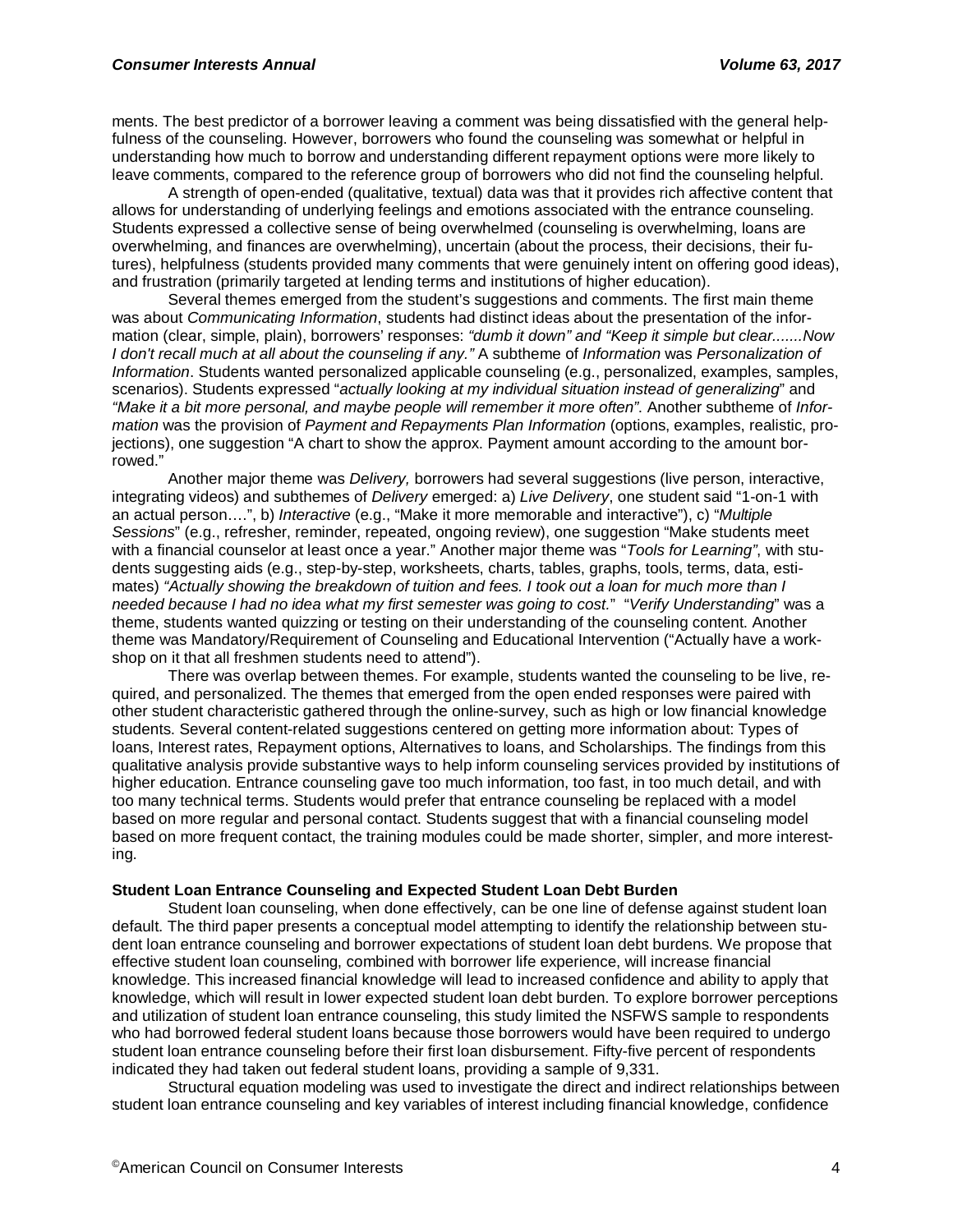and ability to apply that knowledge, and expected student loan debt burden. Additionally, we explored the association between life experience and financial knowledge and the relationships between some demographic, socioeconomic, and institutional factors and expected student loan debt burdens. The CALIS procedure in SAS was used to perform this analysis, with full-information maximum likelihood (FIML) estimation employed to address missing data.

As anticipated, the SEM results revealed statistically significant relationships between student loan counseling and expected student loan debt burden. There was significant positive association between effective student loan entrance counseling and financial knowledge (β = .05, *p* = .02), borrower life experience and financial knowledge ( $β = .21$ ,  $p = <.0001$ ), and financial knowledge and confidence/ability (β = .44, *p* = <.0001). There was significant negative association between confidence/ability and expected student loan debt burden (β = -.17, *p* = <.0001). Significant associations were also found between some demographic, socioeconomic, and institutional variables and expected student loan debt burden, with a negative relationship between male and expected student loan debt burden (β = -.04, *p* = <.0001), and a positive relationship between expected student loan debt burden and attending a four-year public university (β = .03, *p* = 002) or four-year private university (β = .03, *p* = .002). Race and being a first generation college student were not associated with expected student loan debt burden.

The results indicate that both effective student loan entrance counseling and borrower life experience contribute to increased borrower financial knowledge, which in turn increases the borrower's confidence and ability to situationally apply that knowledge to make better borrowing decisions. Further research is necessary to gain an understanding of which specific life experiences contribute to financial knowledge and how student loan counseling can be designed to successfully impart that knowledge to borrowers who lack those experiences.

# **Student Loan Entrance Counseling and Anticipated Difficulty Repaying Student Loan Debt**

Students who fail to repay a student loan potentially suffer severe consequences such a negative credit rating, wage garnishment, additional accrual of fees and costs associated with debt collection, and the inability to defer, forbear, or select a different repayment option, among others consequences (US Department of Education (DOE), 2016). Most current data indicate that 11.3% of student loan borrowers have defaulted (DOE, 2016). The current study examines student loan borrowers' *Anticipation of Repayment Difficulty* using NSFWS data restricted to federal student loan borrowers (n=9331). After missing data on all model variables, the sample size was reduced (*n*=7,804).

In addition to demographic and socioeconomic factors that have been found to be related to higher student loan default, this study expands earlier models by including student attitudes towards degree, family background including parent and childhood socialization practices, financial education, and financial knowledge. System 1 (fast thinking), System 2 (slow thinking) and Mixed Systems (Kahneman, 2011) were created based on the strategies students used when deciding how much money they needed to borrow for the school year. Finally, the borrowers' perception of the effectiveness of student loan counseling was used to predict repayment difficulties. The dependent variable for the study, *Anticipation of Repayment Difficulty*, was measured by the question "*After graduation, I will be able to pay off any debt acquired while I was a student*." On a 4-point Likert type scale, students rated how strongly they agree or disagree that they will be able to pay off their debt after graduation. Students who strongly agreed or agreed were coded as 0 and students who strongly disagreed or disagreed were coded as 1.

A logistic regression was an appropriate method of analysis. Among students who indicated they expect to have difficulty paying off accumulated debt after graduation, 72% currently have some type of debt (e.g., student loan, credit card, car loans, personal loans, etc.). Borrowers who were female, minority (Black, Latino, or Asian), first generation, or lower ranked had an increased odds of anticipating repayment difficulties. Students with greater amounts of student loan debt had an increased odds of anticipating repayment difficulties, as did borrowers who attended a community college or private college (compared to those at a 4-year public institution). Major was associated with anticipated difficulty paying back student loans, student borrowers majoring in STEM, Business, Health Sciences, or Other Major had a lower odds of repayment difficulties compared to students majoring in Humanities. Borrowers who were good money managers and more financially knowledgeable had a reduced odds of anticipating repayment difficulties. Students who thought the entrance loan counseling was helpful and helped them to understand the general terms of their loan had a reduced odds of anticipating debt repayment difficulties. Students who thought the entrance loan counseling helped them decide how much to borrow were more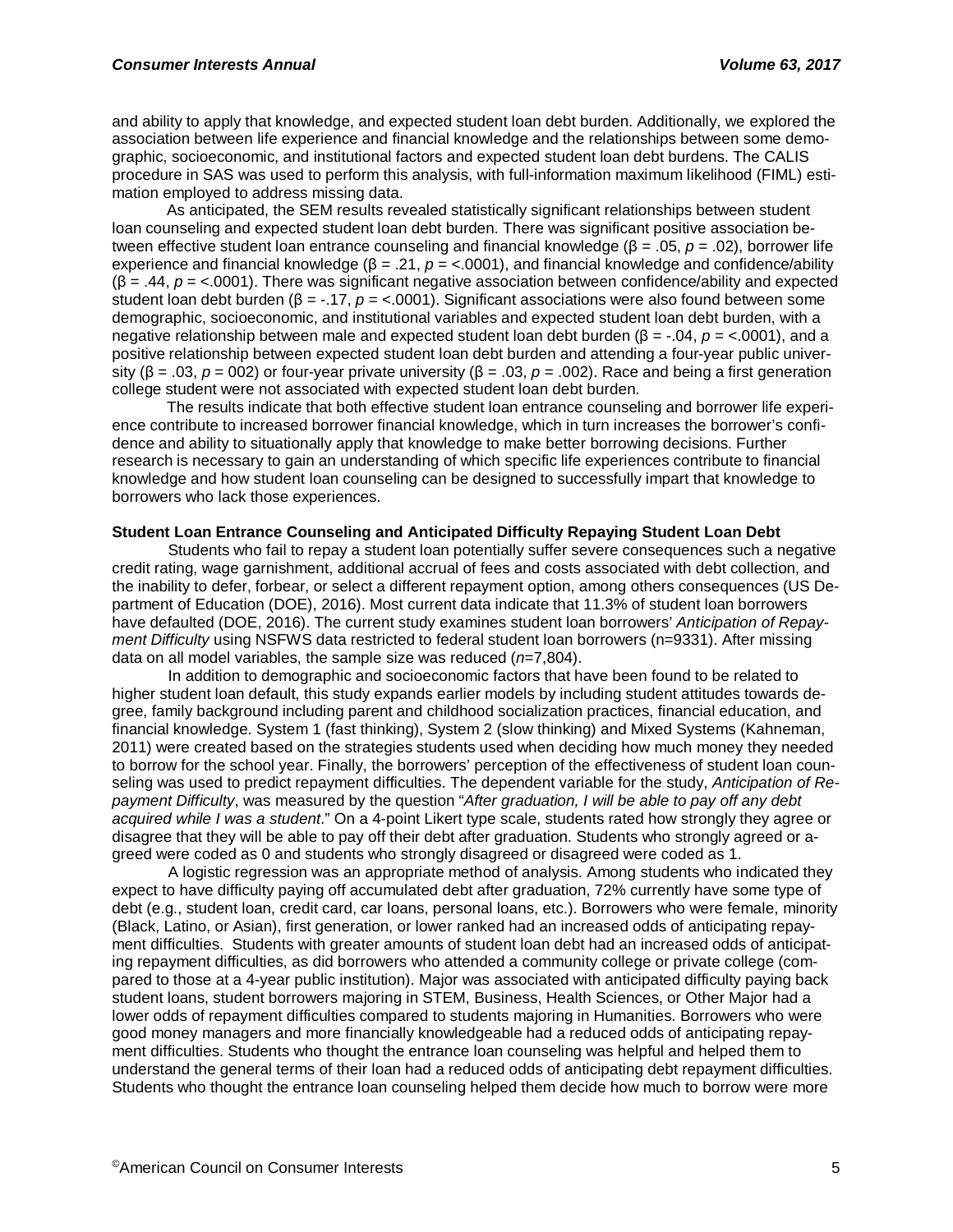likely to anticipate debt repayment difficulties. Compared to students with a mixed system strategy, borrowers engaged in fast thinking had a greater likelihood of anticipating difficulty with loan repayment and slow thinkers had a lower likelihood. Borrowers who thought tuition is a good investment had reduced odds of anticipating difficulty with loan repayment. The model's Nagelkerke R Square was .158. The consequences of student loan default are long-term and wide-ranging, the findings of the current study have important implications for individuals, policy makers and educators.

#### **Conclusion**

There is a scarcity of research on the effectiveness of student loan counseling. Roughly one third of the students had no recollection of their entrance counseling experience. Several implications emerged from the symposium papers. From the students' perspective, the Department of Education's online student loan counseling could be more effective. For example, students want fewer technical words, more charts, graphs, and effective infographics and videos. The online loan counseling training could be formalized on campuses as a class, annual session, or repeated module. The national model of financial counseling might be effective on campuses, such that counseling is administered and/or supported on campuses, in person, with a 'counselor' (not an educator), and with more frequent contact. For example, campus financial counselors might send a monthly, quarterly, or annual email to students throughout their time in college. Student financial aid, student affairs, and other staff and personnel interacting around student loans and student financial wellness should also consider supplementing the existing DOE student loan counseling modules. Based on the symposium papers, online entrance counseling deserves greater attention given its link to student outcomes.

#### **References**

- Akers, E. and Chingos, M. (2014). *Are College Students Borrowing Blindly?* Brookings Institution. Retrieved from www.brookings.edu/research/reports/2014/12/10-borrowing-blindly-akers-chingos
- Andruska, E. A., Hogarth, J. M., Fletcher, C. N., Forbes, G. R., & Wohlgemuth, D. R. (2014). Do you know what you owe? Students' understanding of their student loans. *Journal of Student Financial Aid, 44(2), 125-148.*
- Baum, S. (2016). Student Debt: Good, Bad, and Misunderstood. In *Student Debt* (pp. 1-15). Palgrave Macmillan US.
- Becker, G. S. (1993). *Human capital: A theoretical and empirical analysis with special reference to education* (3rd ed.). Chicago: The University of Chicago Press.
- Black, S., Filipek, A., Furman, J., Giuliano, L., & Narayan, A. (2016). *Student loans and college quality: Effects on borrowers and the economy.* Retrieved from [http://voxeu.org/article/student-loans-and](http://voxeu.org/article/student-loans-and-college-quality-effects-borrowers-and-economy)[college-quality-effects-borrowers-and-economy](http://voxeu.org/article/student-loans-and-college-quality-effects-borrowers-and-economy)
- Bozick, R., & Estacion, A., (2014). Do student loans delay marriage? Debt repayment and family formation in young adulthood. *Demographic Research, 30,* 1865-1891. Retrieved from <http://dx.doi.org/10.4054/DemRes.2014.30.69>
- Burdman, P. (2005). The student debt dilemma: Debt aversion as a barrier to college access. *Center for Studies in Higher Education*. Research & Occasional Paper Series, 1-26.
- Eagan, K., Stolzenberg, E. B., Bates, A.K., Aragon, M. C., Suchard, M. R., & Rios-Aguilar, C. (2015). The American freshman: National norms fall 2015. *Los Angeles: Higher Education Research Institute, UCLA*.
- Federal Reserve Bank of New York (2015). Consumer credit panel/Equifax. New York, NY.
- Fernandez, C., Fletcher, C., Klepfer, K. & Webster, J. (2016). *Effective Counseling, Empowered Borrowers: An evidence-based policy agenda for informed student loan borrowing and repayment.* TG Learning Center. Retrieved from https://www.tgslc.org/pdf/Effective-Counseling-Empowered-Borrowers.pdf
- Hossler, D., Ziskin, M., Gross, J.P.K., Kim, S., & Cekic, O. (2009). Student aid and its role in encouraging persistence. In J. Smart (Ed.), *Higher education: Handbook of theory and research* (Vol. 24, pp. 389-425). New York, NY: Springer.
- Joo, S-H., Durband, D. B., & Grable, J. E. (2008). The academic impact of financial stress on college students. *Journal of College Student Retention, 10*(3), 287-305. doi:10.2190/CS.10.3.c
- Kahneman, D. (2011). *Thinking, fast and slow*. New York, NY: Macmillan.